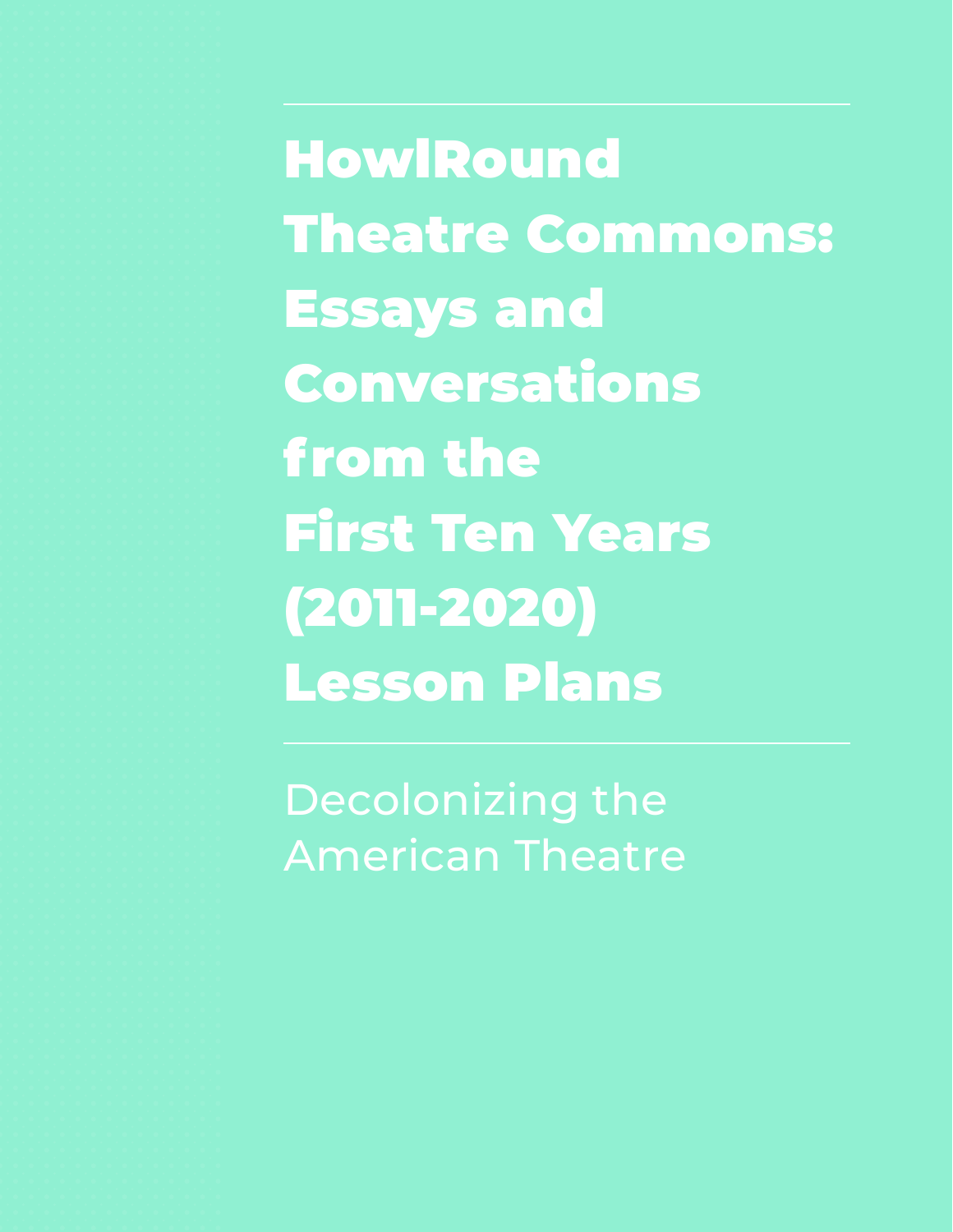### Decolonizing the American Theatre

### Tags for Courses

| Intro to Theatre | Playwriting         |
|------------------|---------------------|
| Directing        | Arts Administration |
| Acting           | Arts and Equity     |
|                  |                     |

Focus Questions

- Objectives/ Goals
- Students will analyze alternate shapes of storytelling.

shaped our understanding of what storytelling is?

What dominant narratives exist in the United States that have

▶ How might decolonizing storytelling unveil our creative capacity?

- Students will interrogate three articles relating to decolonization in theatre.
- Students will analyze dominant narratives and values in United States history and theatre.

## Room Setup

Hang three large poster-sized papers on the wall with enough space for students to access each poster comfortably. (If your classroom is virtual, use the JamBoard function instead.)

## Materials

Bag of assorted household objects (for example, a whisk, a spoon, a candle, yarn, cloth, spatula, sunglasses), three sheets of poster paper, markers. On each poster, prep one of these topics and questions ahead of time:

**Poster #1:** What dominant narratives exist in the United States that have shaped our understanding of this country?

**Poster #2:** How might decentering Shakespeare in American theatre unveil this country's creative capacity? Or, what happens if we decenter Shakespeare in the American theatre?

**Poster #3:** What values exist in your family or community that you wish to see reflected in the American theatre?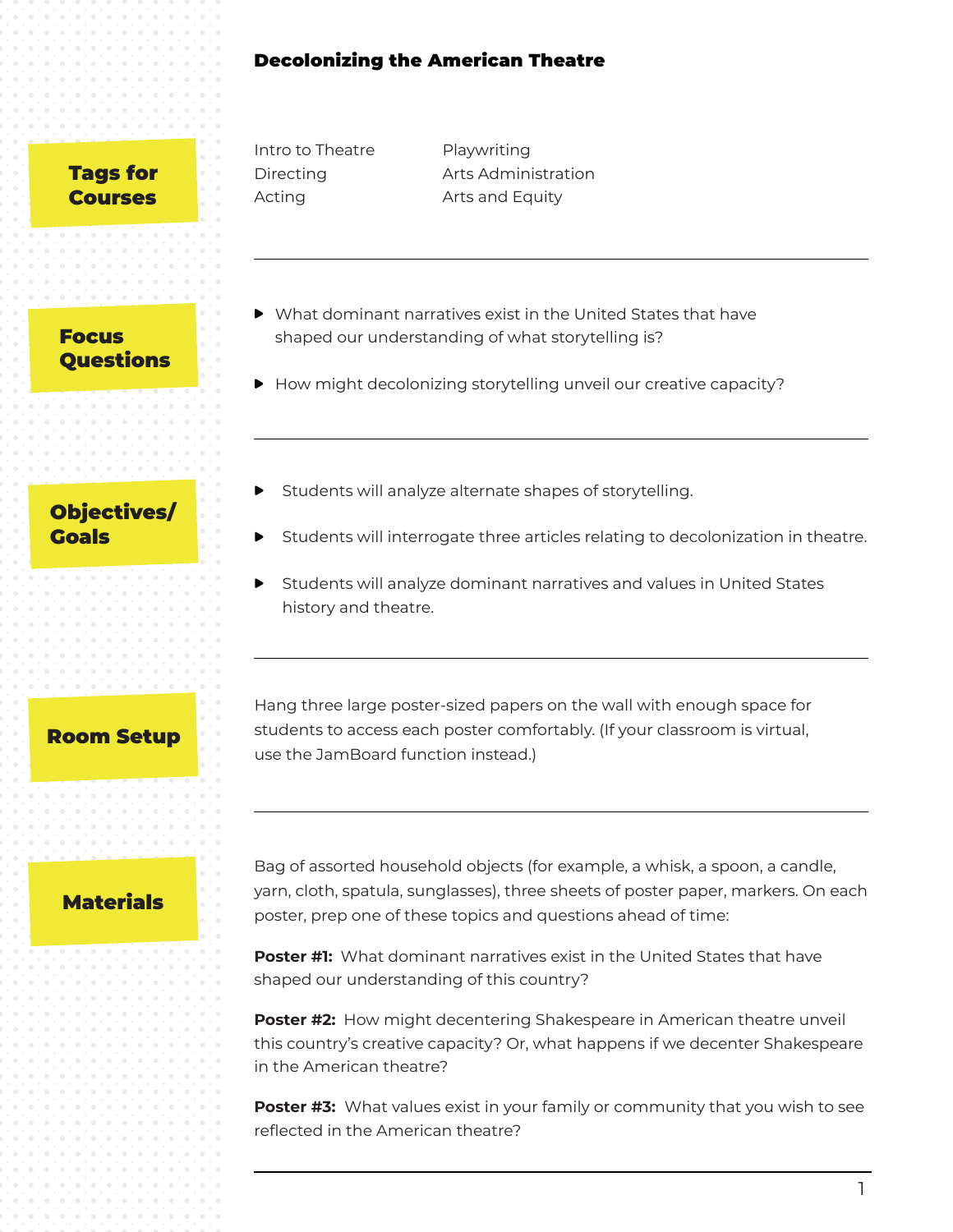## Check-In

Invite participants to share their name, pronouns **(what's this?)**, and one question the reading sparked for them.

**1 min per participant**

## Pre-Reading

- *Decolonizing Creation Processes by Reclaiming Narratives* by Mary Kathryn Nagle and Robert Goodwin
- *Interrogating the Shakespeare System* |by Madeline Sayet
- ▶ *Why Hamilton is Not the Revolution You Think It Is* | by James McMaster

# Pre-Assignment

Read the assigned articles ahead of time and come ready to discuss.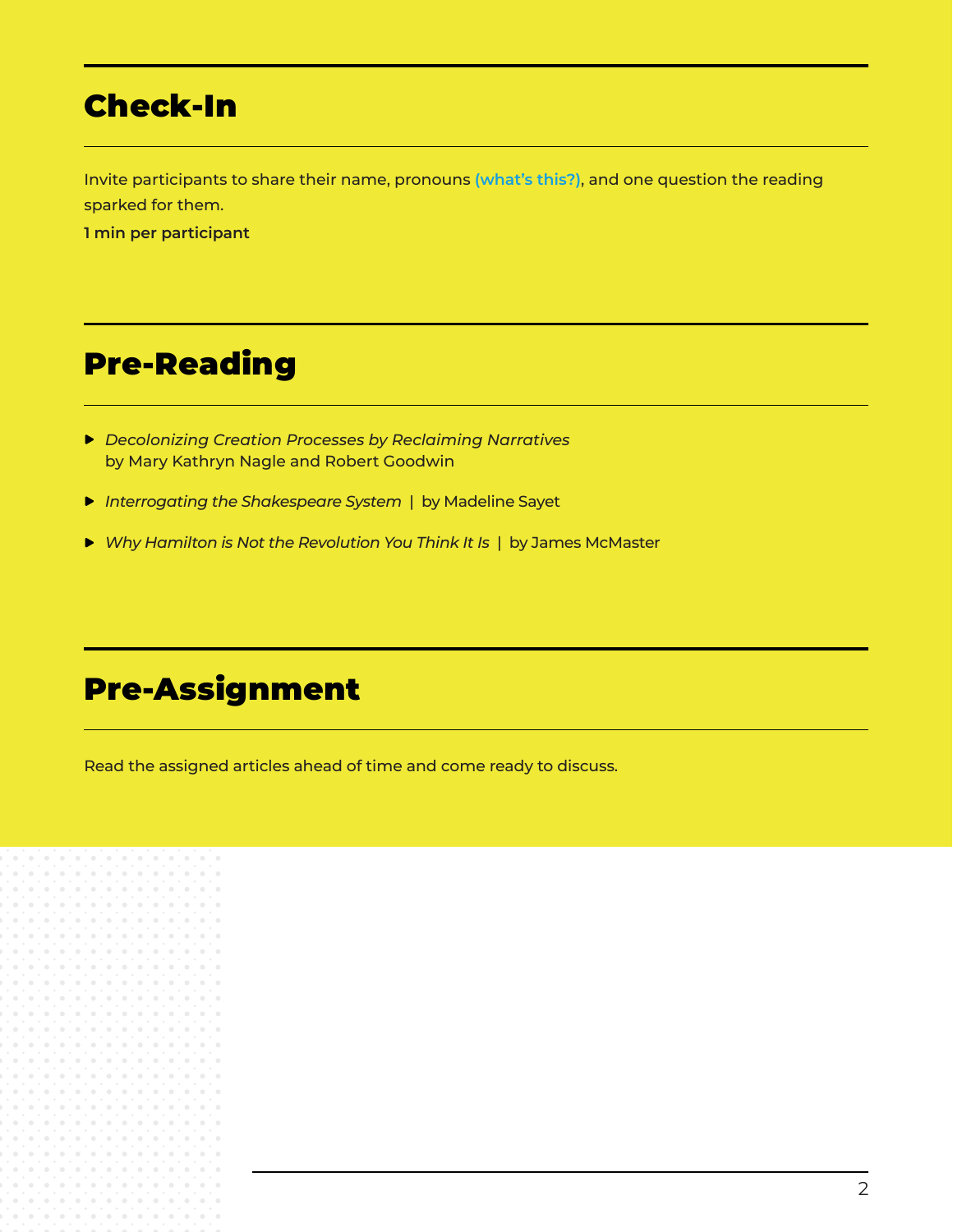## Engagement: Object/Metaphor (25 min)

### **Instructions**

Assemble a large assortment of objects where all students can see them. (If your classroom is virtual, create a slide with pictures of assorted objects.) In an agreed-upon order, invite students to go one-by-one and select an object and explain its significance in response to the prompt.

*Think about stories you saw, heard, or read growing up. These can be from TV, movies, books, music videos, or oral stories. Choose a story that you're super familiar with or that you feel comfortable enough to explain.* 

### Prompt

Students put the object back after sharing their explanation. Take turns with each person sharing an object and response until the activity is complete.

*You are invited to select an object and explain: How does this object model or reflect that story?*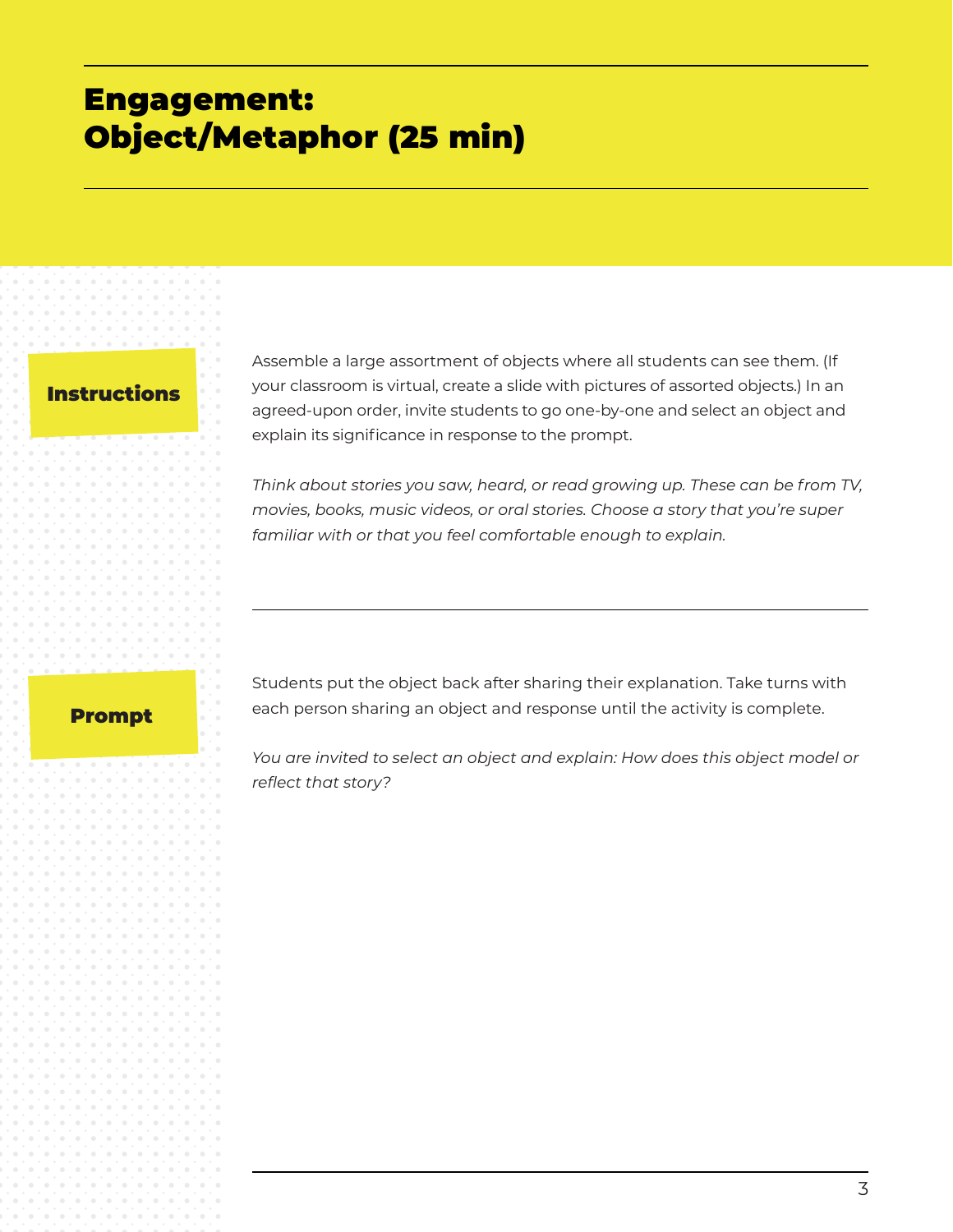## Group Work: Interrogating Dominant Narratives (20 min)

This activity should be non-verbal so as to allow participants to read and write with focus. Playing instrumental music in the background is optional.

> **Poster #1:** What dominant narratives exist in the United States that have shaped our understanding of this country?

**Poster #2:** How might decentering Shakespeare in American theatre unveil this country's creative capacity? Or, what happens if we decenter Shakespeare in the American theatre?

**Poster #3:** What values exist in your family or community that you wish to see reflected in the American theatre?

**1.** Provide time for participants to access each poster and record a response. Participants may also "affirm" other responses by placing a checkmark or underline at or below resonant responses.

**2.** After everyone has had the opportunity to record a response on each poster, return to the big group and share out each group's findings. Spend time reflecting with the whole group on each poster.

## **A** Helpful Hints

- Notice which responses have the most "heat" (repeated, affirmed, reiterated).
- Notice where there is dissonance in each set of responses.
- Notice what questions come up from these responses.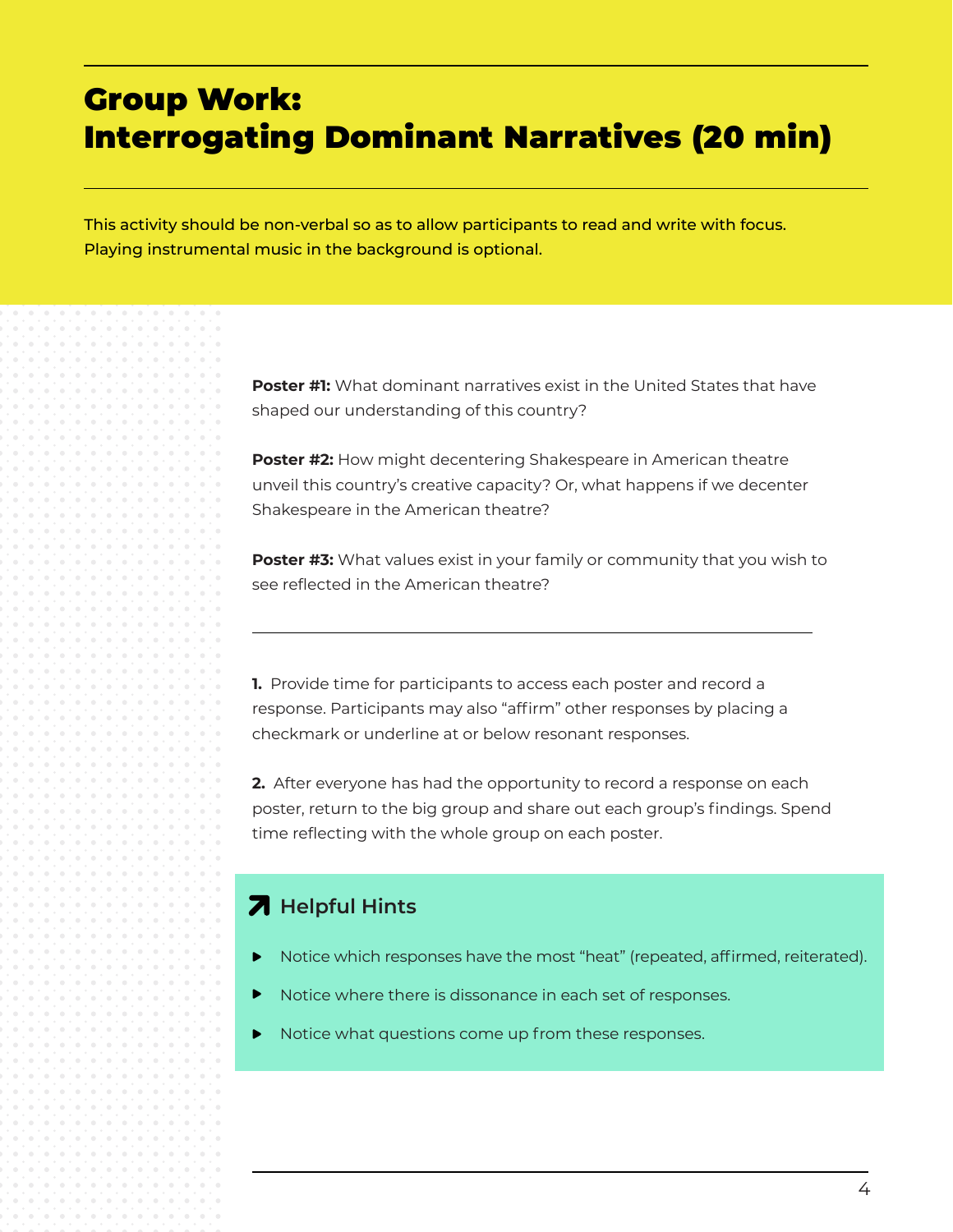# Individual Work: Solo Reflection (7 min)

This is an individual reflection activity. Each student can return to their chairs and grab three sticky notes and a writing utensil.

Note: sticky notes can be written anonymously/without names.

### Prompt

**Sticky Note #1:** Which dominant narratives do you want to see left behind?

### **Sticky Note #2:** Which narratives do you want to uplift, affirm, or make more visible?

**Sticky Note #3:** Write down one question you are left with following the group activity.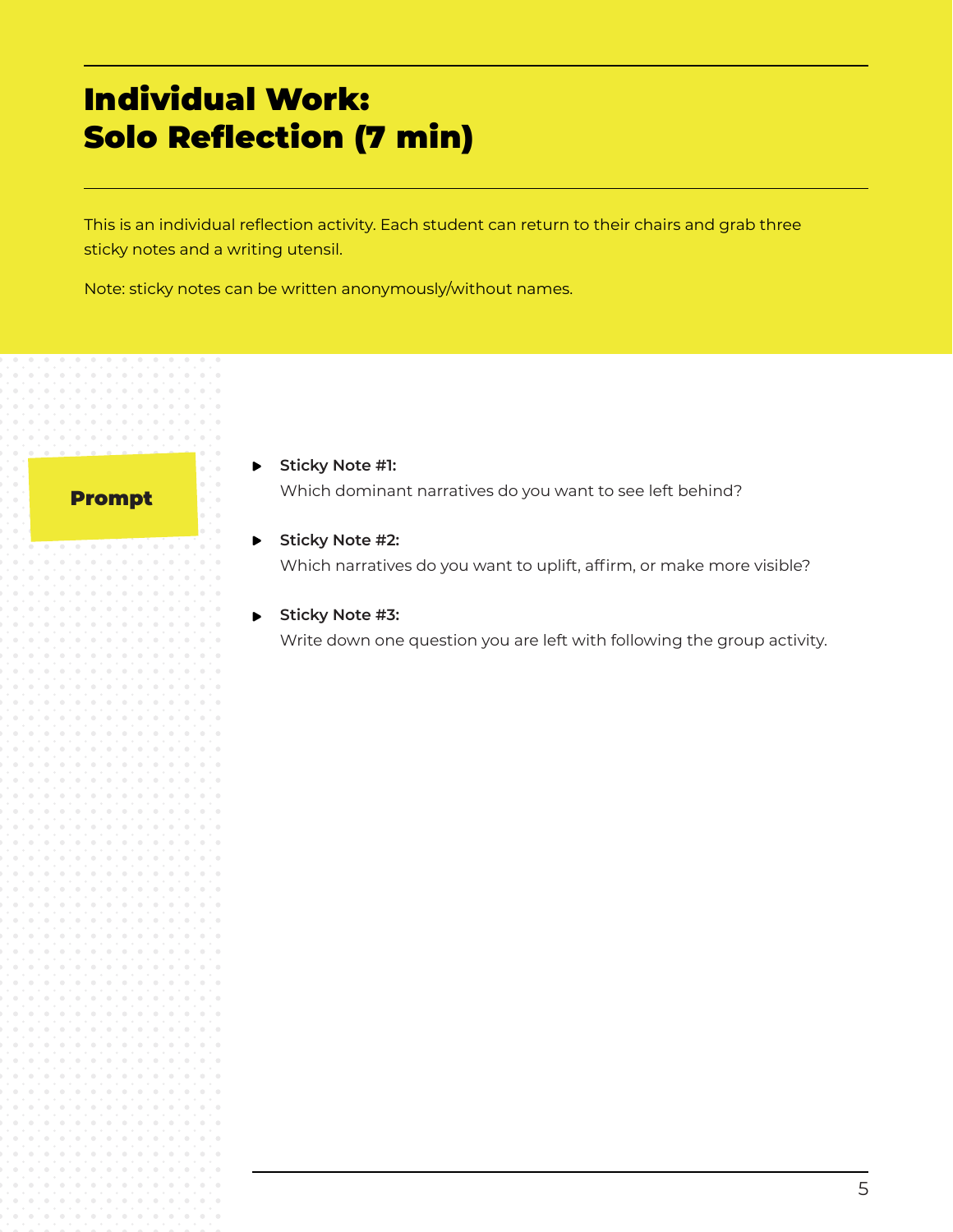# Closing (20 min)

Invite participants to post their sticky notes on the board and take a different person's question from the board to share aloud (Sticky Note #3). Go around the room and have each person verbally share the question that was written by their peer.

Following the close of class, the facilitator should take the remaining sticky notes (#1 and #2) from the board for use in future discussions.

# Extension: Coding Opportunities

Place all the sticky notes from the previous class (Post-Its #1 and #2), back on the board, or in a place they are accessible by all. Invite participants to work collaboratively to organize the reflections into categories. (Note: if the class is larger than 30 students, invite students up in groups to take a turn at categorizing). Students should feel empowered to categorize based on shared ideas across sticky notes, commonalities, differences, themes, or discoveries. Once the sticky note groups are established, title each category.

Assign each category of sticky notes to a group of students. Invite students to use the reflections to plan a season, write a play or story, or collaborate on a creative response. Participants should use the categories to identify gaps and opportunities in the American theatre that can inform future work.